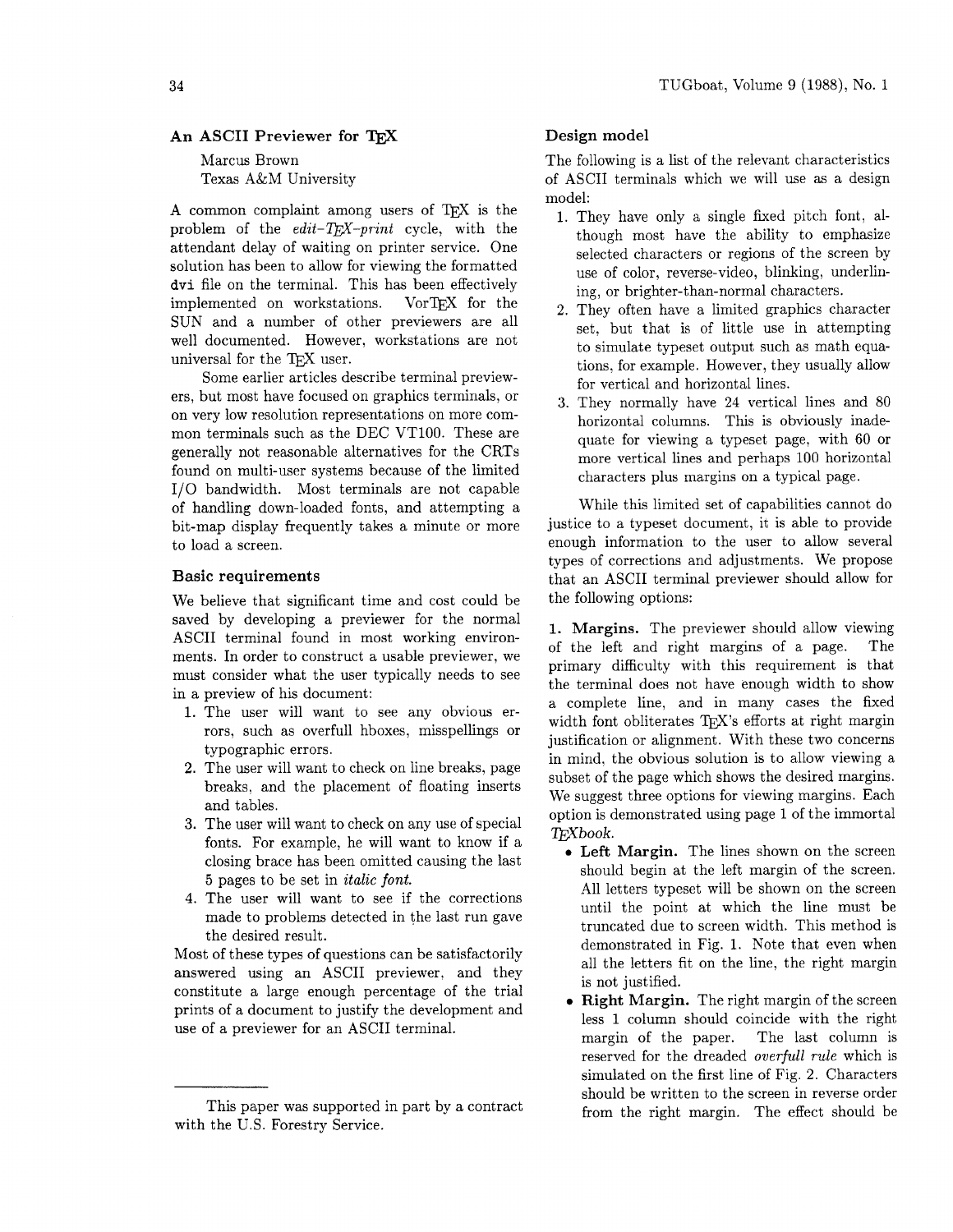that of truncating the left portion of each line where necessary and adjusting the alignment such that the final character on each line is at its proper position on the page.

• Both Margins. The left and right margins should be displayed **as** described above. Characters in the middle of the line will be deleted or added to allow both margins to appear justified on the screen. Fig. **3** should make this option clear.

These viewing alternatives will allow for checking line breaks, indentations and related information. The user should be able to switch back and forth between these alternatives with a single key stroke and a minimum of display time.

2. Pages. The previewer should allow the display of page breaks. This could be represented by displaying the top and bottom of a single page, with the middle lines omitted. It would also be desirable to allow display of the bottom of one page, a horizontal line representing the page break, and the top of the succeeding page. (This option should be added to more advanced previewers like VorTEX.) Perhaps the most commonly used option would allow for scrolling up and down through a single page and across page breaks to previow or succeeding pages. Again, the user should be able to switch easily between these options.

s. The abilities of the terminals mentioned above to highlight certain characters eould be used. Standard Roman fonts would be shown in the default text of the terminal, while color, reverse video or other options could be used to signify bold, slanted, etc. It would be unwise to attempt too complex a coding scheme here. Probably the best scheme would be to use only one or two alternative display techniques, with a *catch-ail* category for all other fonts. For example, let  $\bf \delta$  be signified by using brighter text and **\it** be signified with underlined text. Then all other fonts would be signified by reverse-video. If the representation of fonts becomes too complex, the user will spend more effort remembering the coding scheme than is justified by the additional information gained. These options might be adjustable by the user for different documents.

## Other issues

The display of tables should be done in a way that preserves the indentation of the left and right margins. If internal alignment is to be preserved when aligned columns are used, significant numbers of the characters in each column may be dropped, or some careful adjustment may be necessary when displaying the right margin. Horizontal and vertical rules surrounding the tables could be displayed using the limited graphics charxters available.

The treatment of ligatures deserves consideration. One possibility might be to replace the ligatured characters with a number representing the number of characters included. Thus, 'ffl' would be replaced by '3', while 'fi' would be replaced by '2'. An alternative would be to replace the single ligature with the group of letters it represented. This would replace 'ffl' with 'ffl'. This has the disadvantage of taking up more screen space, but the previewer will already be dropping characters from the line, and it would be easier for the user to interpret.

Other special characters in a font and all characters from a primarily symbolic font would be represented by the default error symbol on most terminals, the checkerboard box, or perhaps by the '7' character, **as** in DVITYPE.

These specifications are designed to be achievable on the lowest common denorninator of terminal likely to be in use in the TEX community. It is probable that most TEX users have terminals with some special capabilities which could be used to enhance this type of previewer. For example, we are currently implementing an ASCII previewer on a Data General 461, which allows for down-loadable fonts. These special fonts may be used for some special characters such as ligatures or other symbols.

While a TFX previewer for an ASCII terminal has obvious limitations, we believe that the timeliness of information conveyed to the user will justify the effort expended. We expect to have the previewer mentioned above available for distribution in March. It will also be adapted to run on a **VT220.**